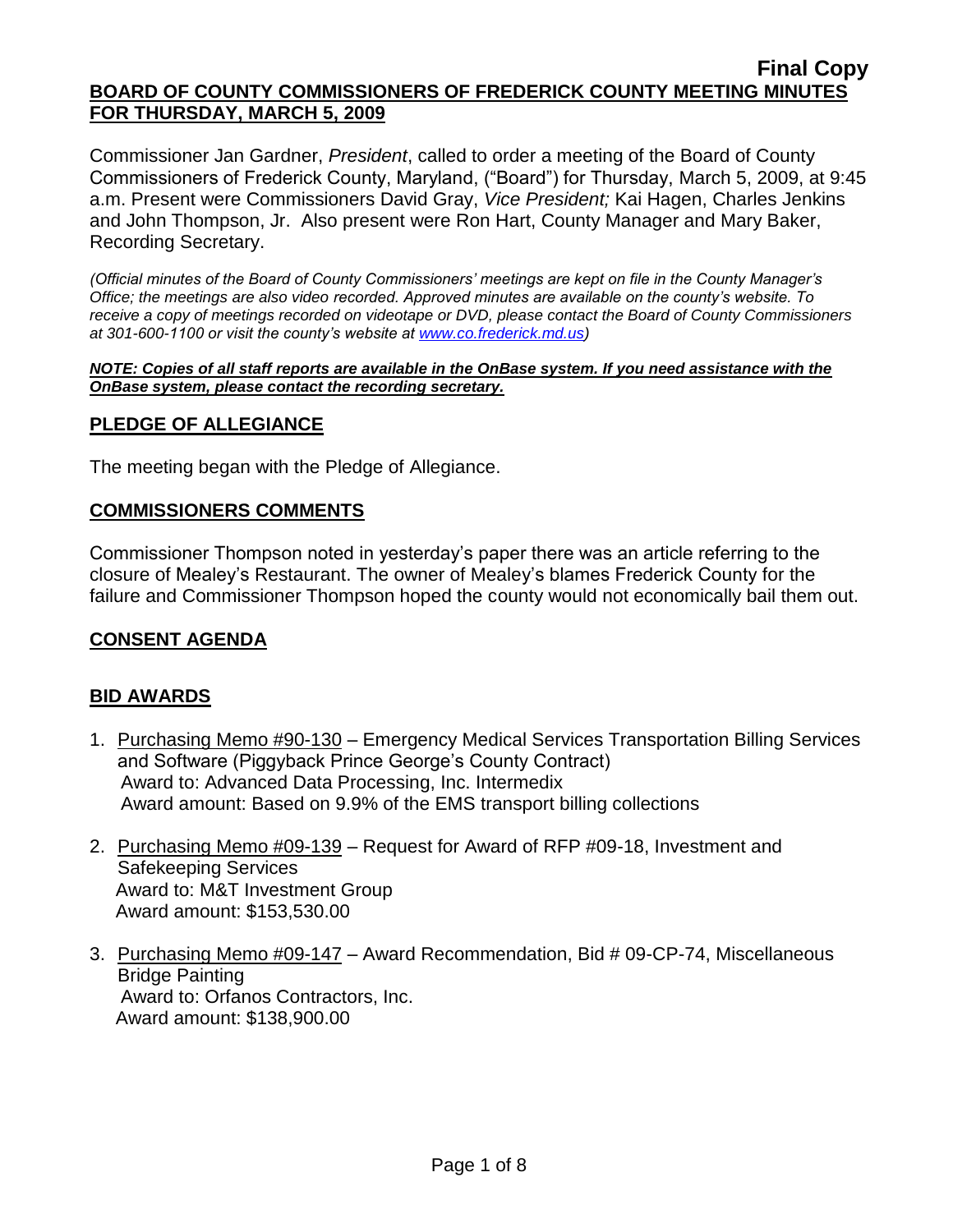#### **BUDGET TRANSFERS**

- 1. BT-09-138, Accounting, Finance
- 2. BT-09-139, Accounting, Finance

## **GRANTS**

1. Office of Problem Solving Court FY 2010 Grant - Paul Wolford, Circuit Court

# **EASEMENTS**

- 1. Friends Meeting School, Phase 1C Partial Release of Storm Drain Easement
- 2. Westview South, Section 1, Lot 208 Partial Release of Storm Drain Deed of Easement

Commissioner Jenkins moved to approve the consent agenda as presented. Commissioner Gray seconded the motion that passed 5-0.

## **ADMINISTRATIVE BUSINESS**

## **Grading Permit Renewal Fees – Betsy Smith, Permitting and Development Review Division**

Ms. Smith noted the Permitting and Development Review Division (DPDR) administered grading permits renewals and collection of required fees. DPDR interpreted the code sections outlined in the staff report and the fee ordinance requiring fees to be renewed annually for any permit which still had outstanding guarantees.

It was also noted as staff began pursing collection of permit renewal fees on older permits in accordance with the requirements of the code and fee resolution, staff discovered renewal fees for active and inactive permits were the same. Staff established guidelines for review by the Board, amendments to the fee collection on grading activities and permit renewals.

Staff recommended finalization and adoption of the proposed guidelines as outlined in the staff report and to take the proposed code changes to public hearing. Staff recommended to incorporate necessary changes to the fee resolution (item 3) and proceed with allowing all grading permits to be made current by paying the administrative processing fee presented in the proposed guidelines for all years the permit was not renewed to collect past due renewal fees (item 4-a).

Commissioner Gray moved to approve item 4-a in the staff report as presented with the inclusion of a statement "this option was only available to those applicants who are current on all other permits" as required by the county. Commissioner Hagen seconded the motion that passed 3-2 with Commissioners Jenkins and Thompson opposed.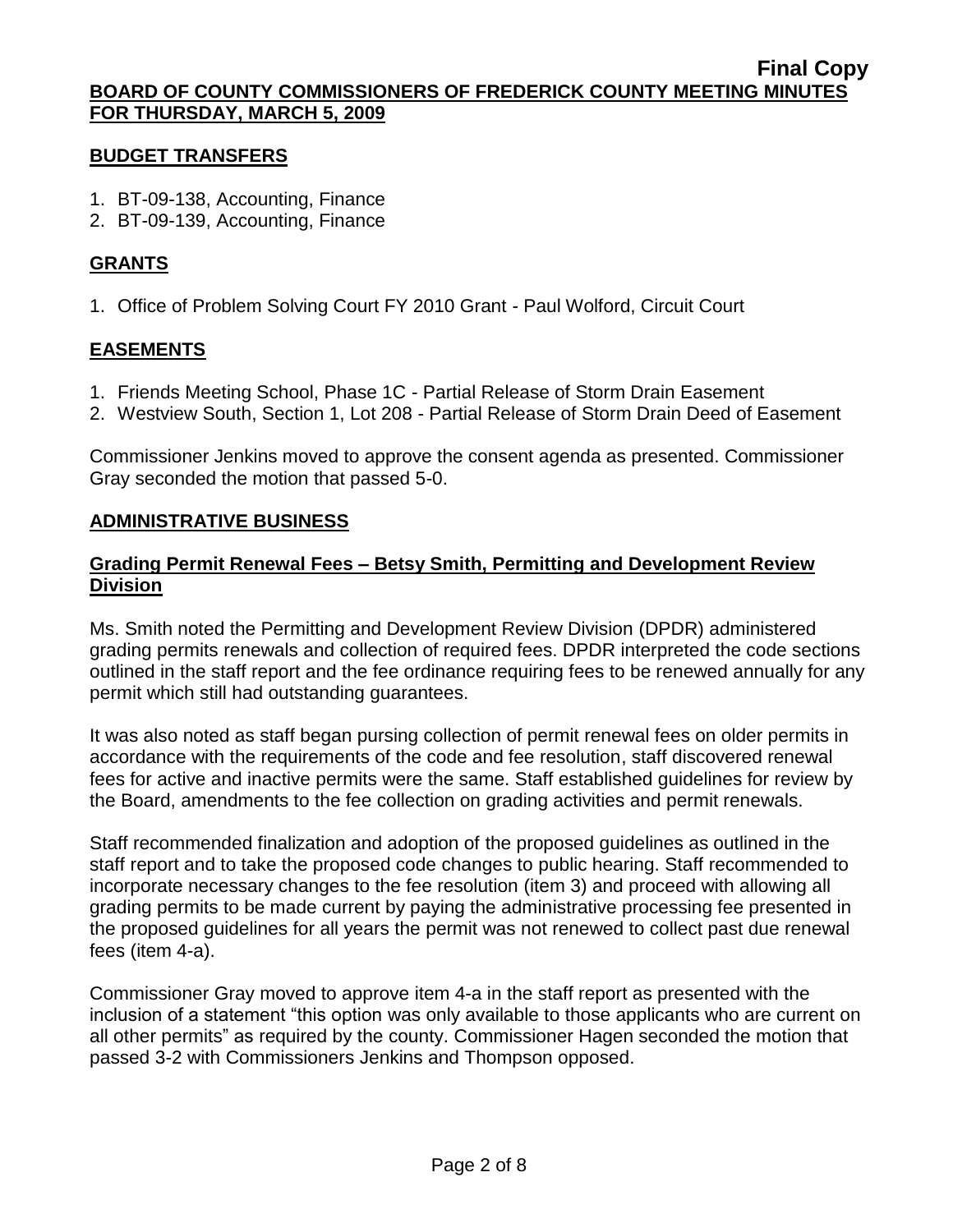Commissioner Gray moved to approve staff's recommendation items 1-3 as presented in the staff report. Commissioner Hagen seconded the motion that passed 4-1 with Commissioner Jenkins opposed.

## **"Snapple" Discussion - Commissioner John L. Thompson, Jr.**

Commissioner Thompson presented the "Snapple" discussion to the Board.

Using a "Snapple" bottle for demonstration purposes, Commissioner Thompson discussed solid waste issues within Frederick County. It was noted that all recycling efforts within the county are voluntary and in order to increase the recycling rate, incentives should be given to start. The proposed incentive would be a mandatory beverage container deposit/return system.

Commissioner Thompson noted he was in favor of placing the burden, expense and inconvenience of achieving the goal of 85% recycle rate on those who market the product packaging and one way of achieving this would be to implement a beverage container excise tax.

(Commissioner Gray left the room.)

No action was taken by the Board.

## **CLOSED SESSION**

Commissioner Hagen moved to proceed to closed session in accordance with Maryland Annotated Code State Government Article § 10-508(a) (1) To discuss: (i) The appointment, employment, assignment, promotion, discipline, demotion, compensation, removal, resignation, or performance evaluation of appointees, employees, or officials over whom it has jurisdiction; or (ii) Any other personnel matter that affects one or more specific individuals; (7) To consult with counsel to obtain legal advice on a legal matter; and (3) Real property acquisition. Commissioner Jenkins seconded the motion that passed 4-0 with Commissioner Gray out of the room.

(Commissioner Gray entered the meeting.)

Commissioner Gardner re-opened the meeting at 12:20 p.m.

## **Legislative Issues**

John Mathias, County Attorney, noted the log sheet was handed out for the legislative issues; nothing had been changed or updated. He also noted there would not be a Legislative meeting on Friday, March 6, 2009.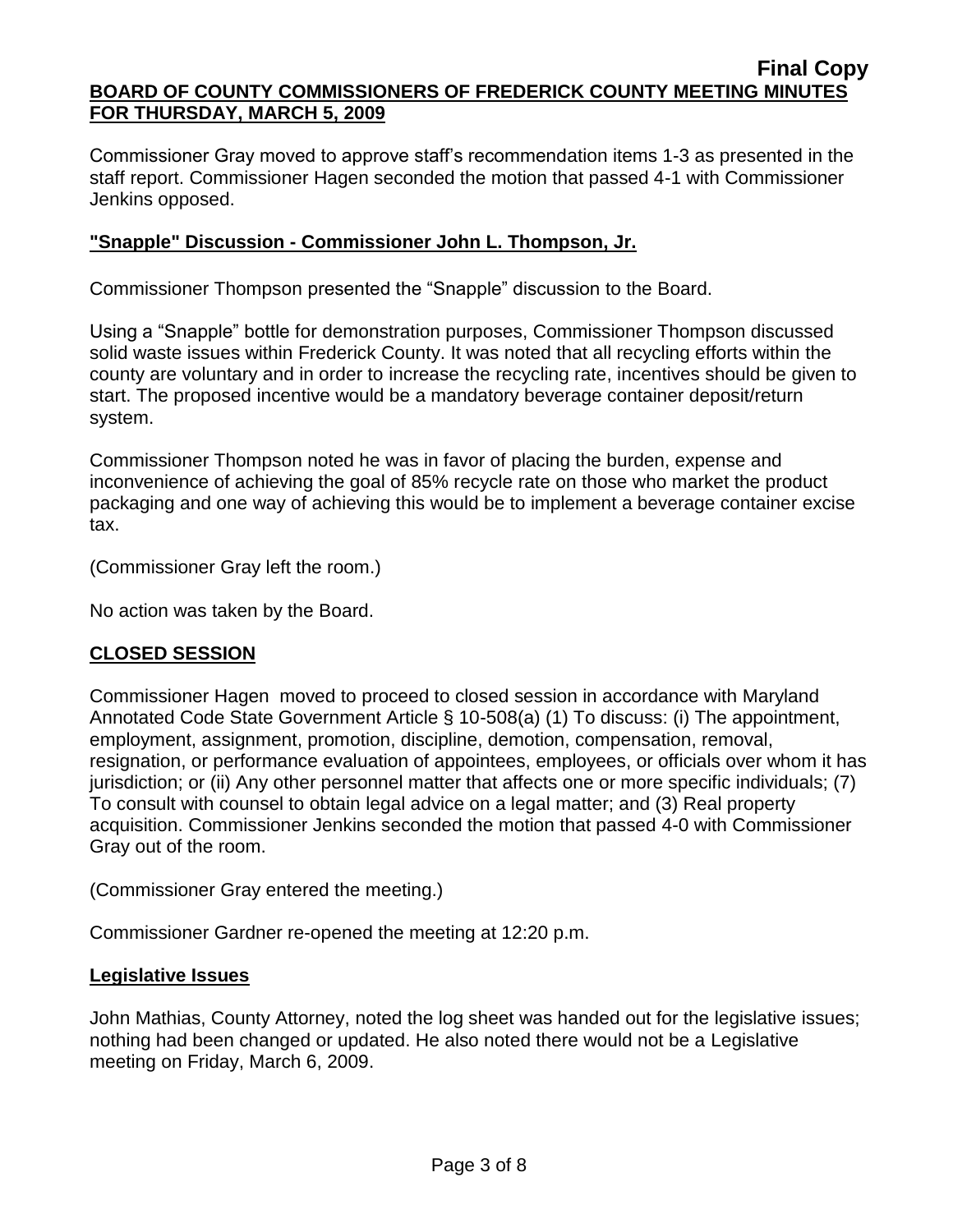#### **COMMISSIONERS COMMENTS**

Commissioner Jenkins noted Sherry Soper from the Frederick County Volunteer Fire and Rescue Association advised everyone to change their smoke detector batteries when they changed their clocks on Saturday night due to Daylight Savings Time.

## **PUBLIC COMMENTS**

- Caroline Eader
- **Donald Lee**

## **DIRECTOR'S REPORT – Gary Hessong, Permitting and Development Review Division**

Mr. Hessong did not present his director's report.

## **QUESTIONS – PRESS**

None.

## **ADJOURN**

The meeting adjourned at 12:45 p.m.

Respectfully submitted,

Mary E. Baker Recording Secretary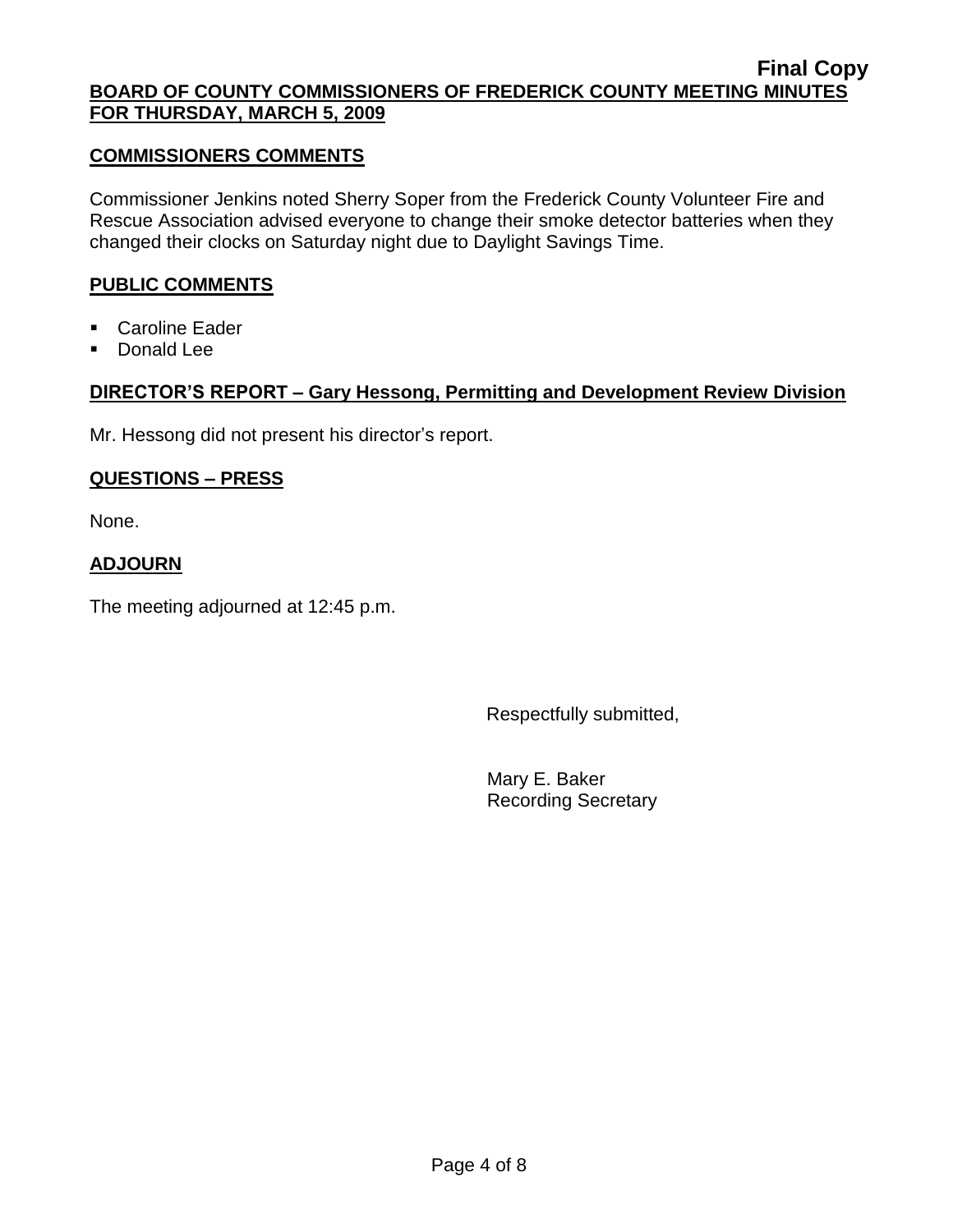## **FORM OF STATEMENT FOR CLOSING THE MEETING OF THUSDAY MARCH 5, 2009**

# **STATUTORY AUTHORITY TO CLOSE SESSION**

#### **State Government Article §10-508(a):**

(1) To discuss: (i) The appointment, employment, assignment, promotion, discipline, demotion, compensation, removal, resignation, or performance evaluation of appointees, employees, or officials over whom it has jurisdiction; or (ii) Any other personnel matter that affects one or more specific individuals; and

(7) To consult with counsel to obtain legal advice on a legal matter.

#### **Motion:**

Commissioner Hagen moved to proceed to closed session in accordance with Maryland Annotated Code State Government Article § 10-508(a) (1) To discuss: (i) The appointment, employment, assignment, promotion, discipline, demotion, compensation, removal, resignation, or performance evaluation of appointees, employees, or officials over whom it has jurisdiction; or (ii) Any other personnel matter that affects one or more specific individuals; (7) To consult with counsel to obtain legal advice on a legal matter; and (3) Real property acquisition. Commissioner Jenkins seconded the motion that passed 4-0 with Commissioner Gray absent.

## **Topic to be Discussed:**

To obtain legal advice from the County Attorney's Office on the legal consequences of the possible removal of a specific appointee over whom the Board of County Commissioners has jurisdiction.

> Mary E. Baker Recording Secretary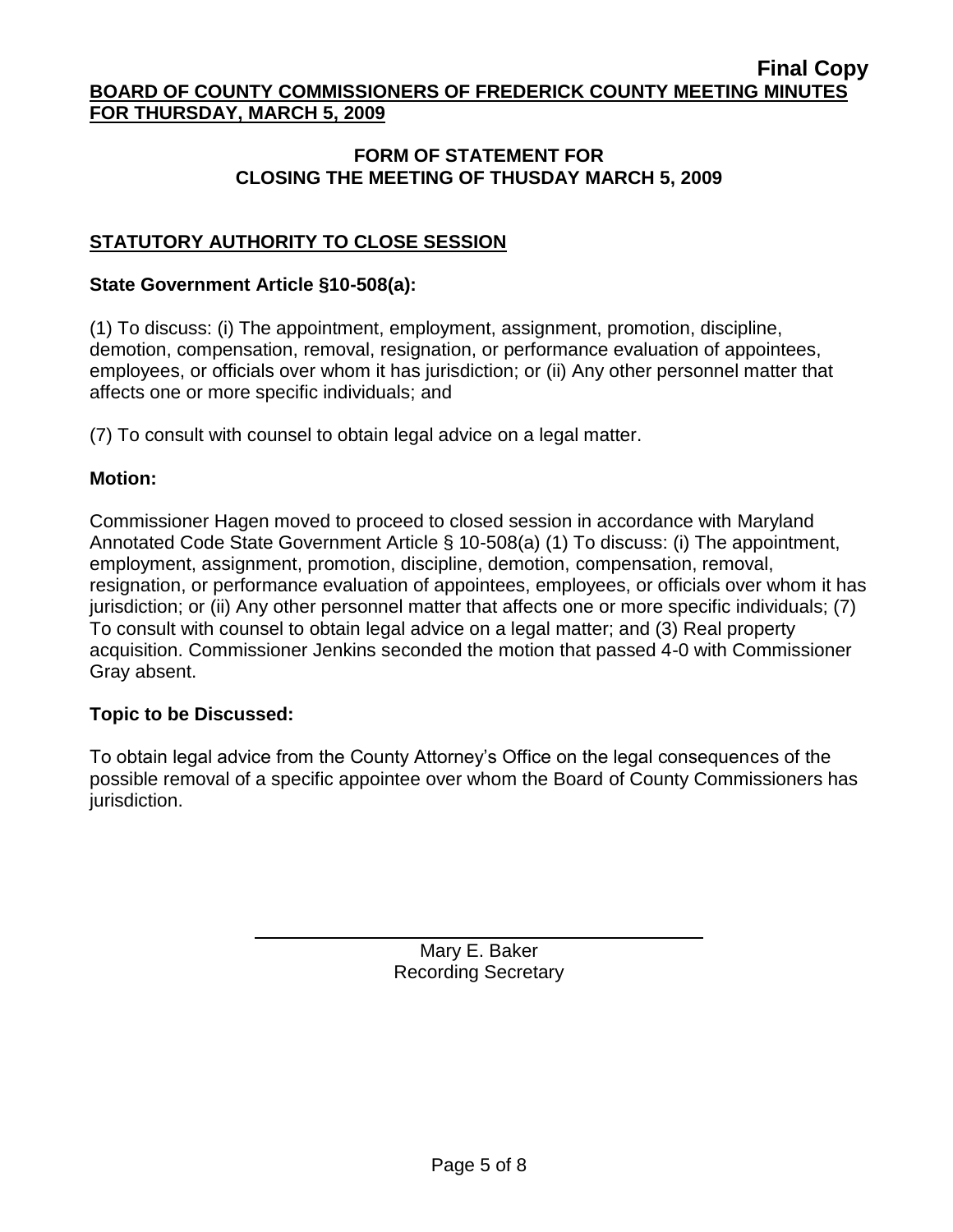## **FORM OF STATEMENT FOR CLOSING THE MEETING OF THURSDAY, MARCH 5, 2009**

# **STATUTORY AUTHORITY TO CLOSE SESSION**

#### **State Government Article §10-508(a):**

(3) Real property acquisition.

#### **Motion:**

Commissioner Hagen moved to proceed to closed session in accordance with Maryland Annotated Code State Government Article § 10-508(a) (1) To discuss: (i) The appointment, employment, assignment, promotion, discipline, demotion, compensation, removal, resignation, or performance evaluation of appointees, employees, or officials over whom it has jurisdiction; or (ii) Any other personnel matter that affects one or more specific individuals; (7) To consult with counsel to obtain legal advice on a legal matter; and (3) Real property acquisition. Commissioner Jenkins seconded the motion that passed 4-0 with Commissioner Gray absent.

## **Topic to be Discussed:**

To discuss the possible purchase or lease of a specific piece of real property for county purposes.

> Mary E. Baker Recording Secretary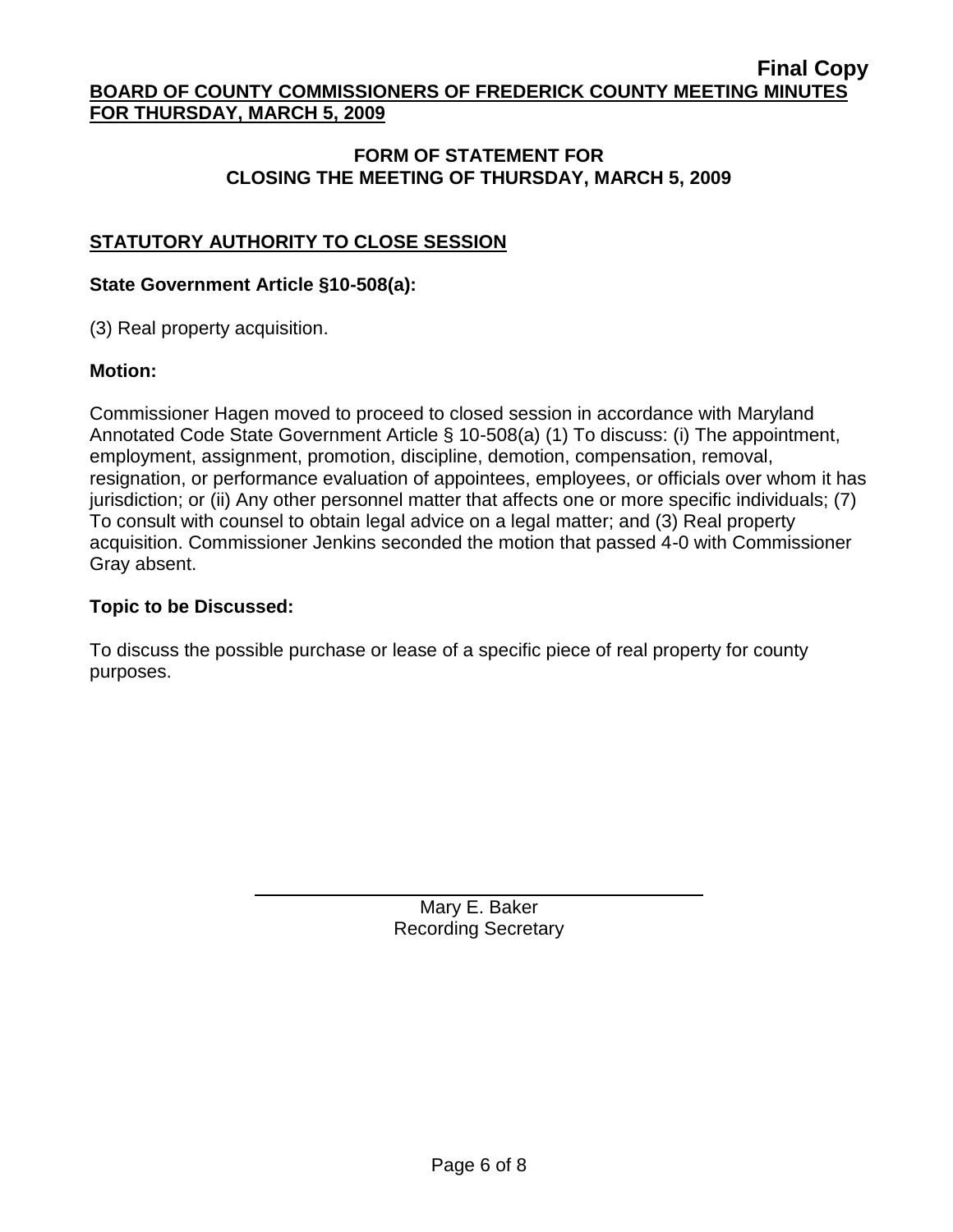## **FORM OF STATEMENT FOR MINUTES OF NEXT OPEN MEETING ON TUESDAY, MARCH 10, 2009, FOLLOWING THE CLOSED MEETING OF THURSDAY, MARCH 5, 2009**

## **STATUTORY AUTHORITY TO CLOSE SESSION**

## **State Government Article §10-508(a):**

(1) To discuss: (i) The appointment, employment, assignment, promotion, discipline, demotion, compensation, removal, resignation, or performance evaluation of appointees, employees, or officials over whom it has jurisdiction; or (ii) Any other personnel matter that affects one or more specific individuals; and

(7) To consult with counsel to obtain legal advice on a legal matter.

## **Motion:**

Commissioner Hagen moved to proceed to closed session in accordance with Maryland Annotated Code State Government Article § 10-508(a) (1) To discuss: (i) The appointment, employment, assignment, promotion, discipline, demotion, compensation, removal, resignation, or performance evaluation of appointees, employees, or officials over whom it has jurisdiction; or (ii) Any other personnel matter that affects one or more specific individuals; (7) To consult with counsel to obtain legal advice on a legal matter; and (3) Real property acquisition. Commissioner Jenkins seconded the motion that passed 4-0 with Commissioner Gray absent.

## O**thers in Attendance:**

J. Mathias, R. Hart, B. Stanton, R. McCain, M. Marschner, L. Thall, R. Santangelo and M. Baker

## **Topic Discussed:**

To obtain legal advice from the County Attorney's Office on the legal consequences of the possible removal of a specific appointee over whom the Board of County Commissioners has jurisdiction.

## **Action Taken:**

No action was taken by the Board.

Mary E. Baker Recording Secretary

\_\_\_\_\_\_\_\_\_\_\_\_\_\_\_\_\_\_\_\_\_\_\_\_\_\_\_\_\_\_\_\_\_\_\_